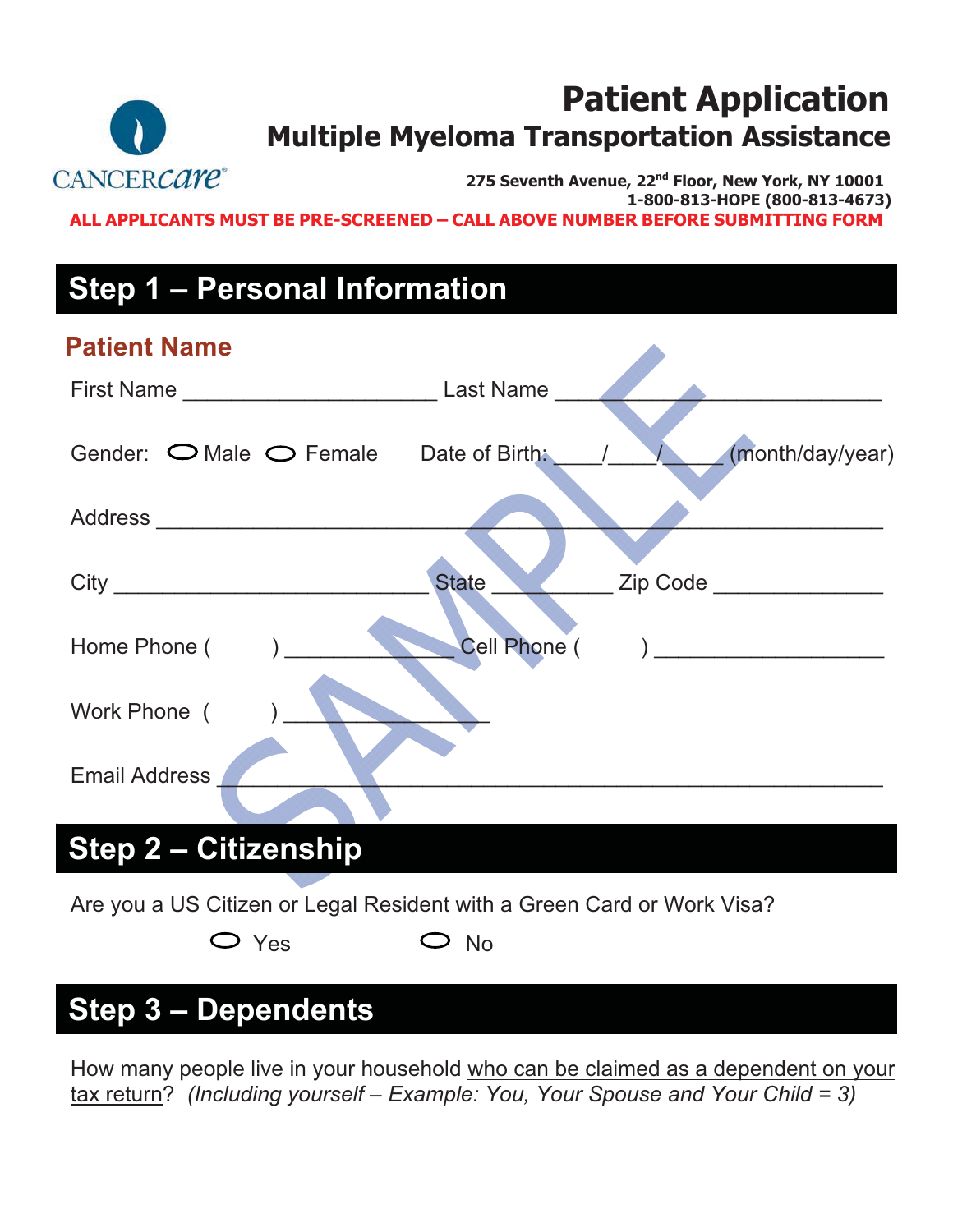# **Step 4 – Income Information**

# **Income from Your Tax Return – IRS Form 1040 or 1040EZ**

Please locate your most recent tax return and enter your Adjusted Gross Income for either situation (A) or (B). The line for Adjusted Gross Income on the tax form is listed below.



# □ Please submit income verification for BOTH you and your spouse.

 Signed copy(ies) of your most recent US Federal Income Tax Return (s)  $(IRS Form 1040 or 1040EZ) – the First 2 Pages ONLY.$ 

### □ For Individuals who did not file an Income Tax Return last year, **you must submit ONE of the following:**

 A copy of your most recent Social Security/Disability Award Letter, Benefit Statement or monthly check

A copy of your most recent paycheck/pension stub

A copy of your Unemployment Check or Benefit Notification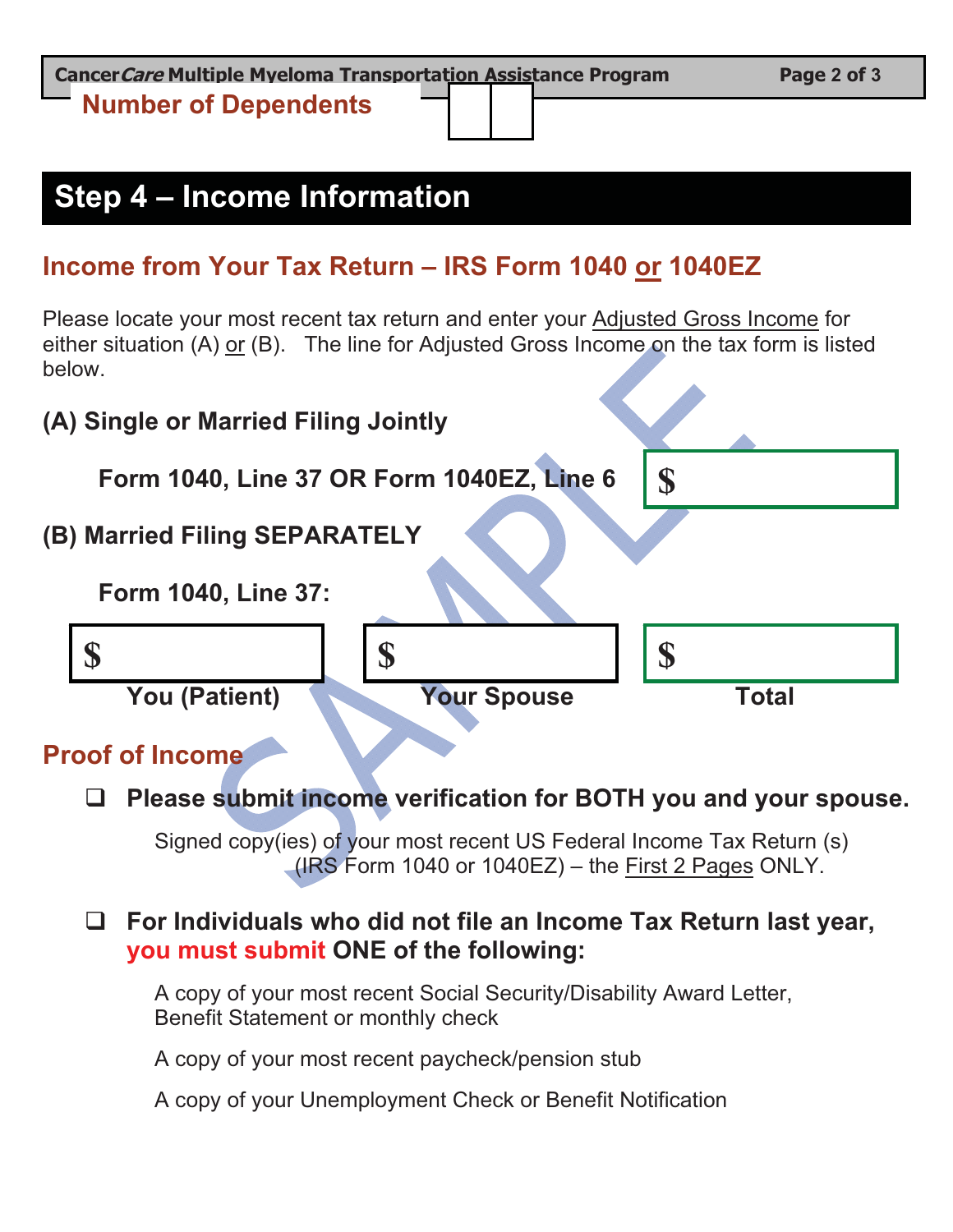#### **CancerCare Multiple Myeloma Transportation Assistance Program Page 3 of 3 PLEASE BLACKEN SOCIAL SECURITY NUMBERS FROM DOCUMENTS**

### **Consent Information**

#### I **promise** that:

 All the information in this application, including all copies of documents proving my income, is true and complete.

 I will not submit any claim for reimbursement to any insurance company or third party payer, including without limitation, Medicare or Medicaid, for any goods, items or services for which any portion of a transportation grant is used.

I will have my physician complete the Physician Verification Form which confirms my diagnosis of Multiple Myeloma and that I am in treatment for Multiple Myeloma.

I am authorized to sign this application.

#### I **understand** that:

 The transportation grant, if awarded, is only if I am diagnosed with Multiple Myeloma and I am currently in treatment for Multiple Myeloma during the grant period.

 The transportation grant, if awarded, is to be used solely for transportation to and or from my home to my doctor's office or medical facility for the treatment of Multiple Myeloma and not for any other purpose.

 Cancer*Care* does not recommend, or arrange for the use of any particular product, practitioner, provider or supplier and I am completely free to change products, practitioners, providers or suppliers at any time and that I will not lose my transportation grant as a result of such change (unless I become ineligible for other reasons).

The transportation grant, if awarded, cannot be used to hire or obtain any vehicle or service that is considered "luxury" or "specialized transportation" such as limousines or ambulances.

#### I **understand** that:

 Cancer*Care* is not in any way liable for the success or failure of my drug therapy or for any harm to my health that my medication may cause.

Cancer*Care* can ask for more information from me at any time.

Cancer*Care* can change or stop the program at any time for any reason with or without notice.

#### I **give** Cancer*Care* and my doctor permission to:

Check my information to make sure it is true and complete.

Share my information with the people helping with the Multiple Myeloma Transportation Assistance Program.

 Contact me by mail or phone about Cancer*Care* and the Multiple Myeloma Transportation Assistance Program about other programs or services that might interest me.

#### I **understand** that I can call 1-800-813-4673 at anytime to:

Withdraw from the Multiple Myeloma Transportation Assistance Program.

Cancel my permission to use my information and withdraw from the program.

I **give** Cancer*Care* permission to contact the person named below with follow-up questions about my application (this applies only if someone completed this application for you).

*If a family member or someone helped you with this application and you want them to answer questions for you, please give us his or her name and phone number.* 

Helper's Name **Example 2** and the Helper's Phone (2003)

# **Signature of Applicant X Date**  $\blacksquare$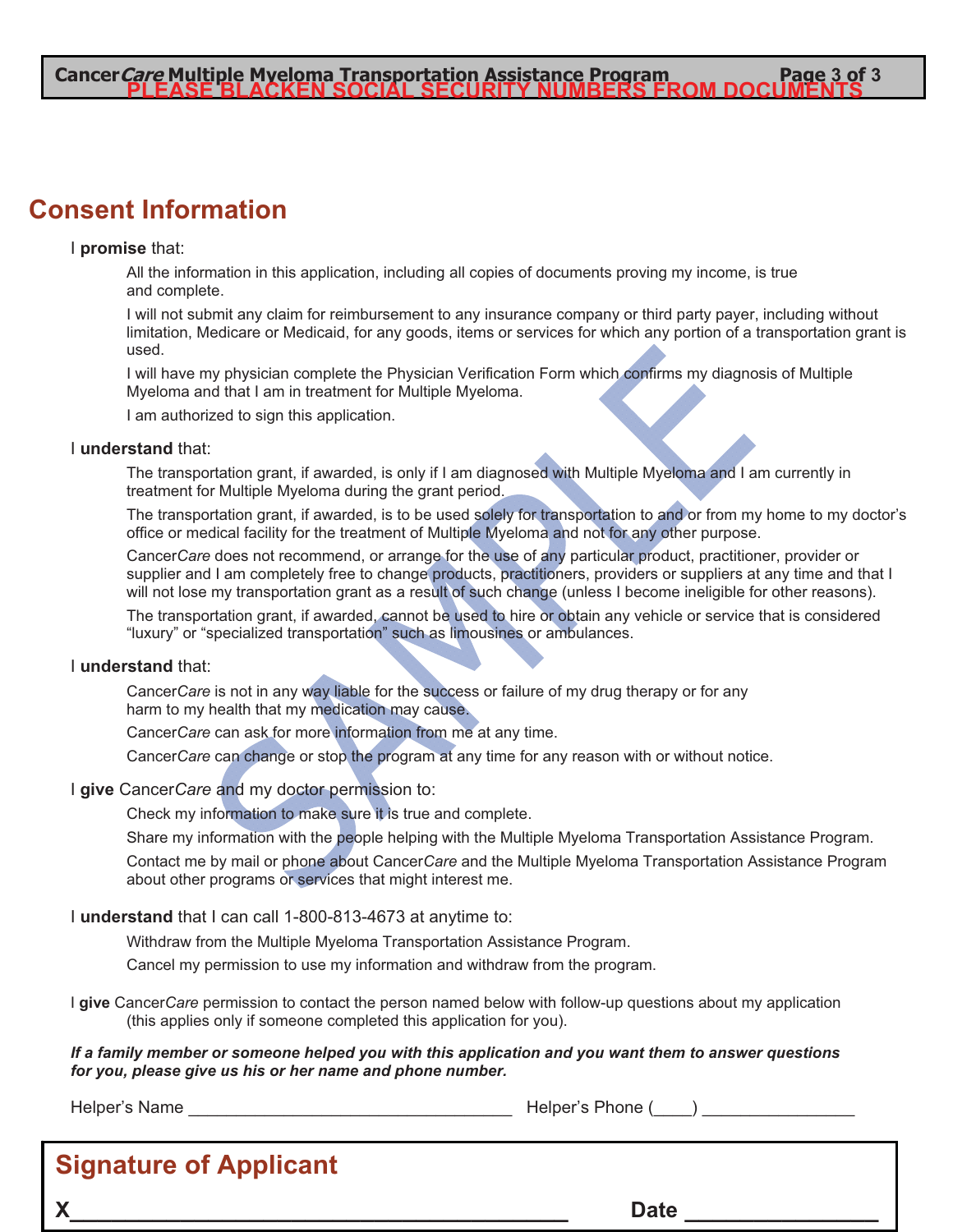### **CancerCare Multiple Myeloma Transportation Assistance Program Page 4 of 3**